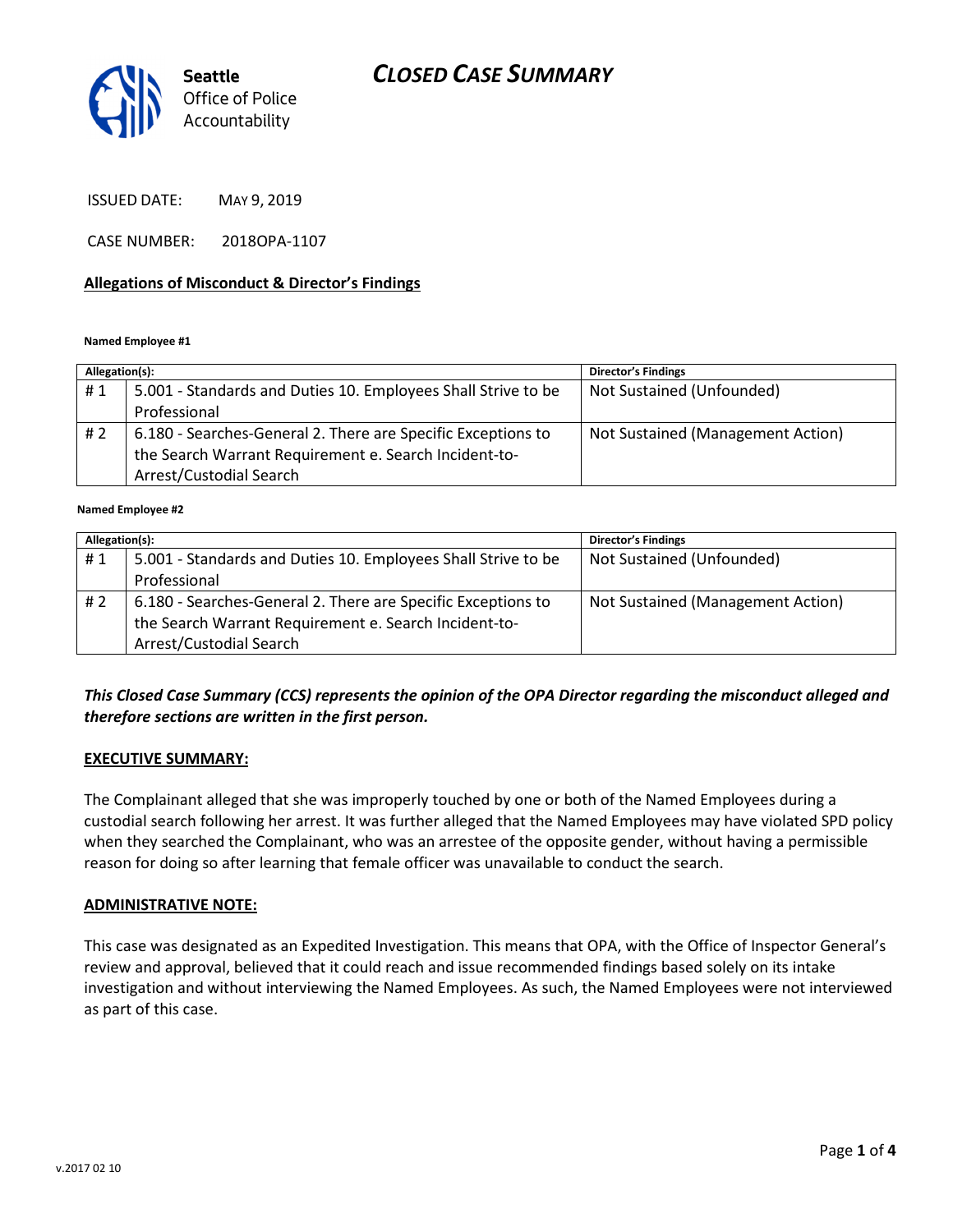

## CLOSE CASE SUMMARY

OPA CASE NUMBER: 2018OPA-1107

### ANALYSIS AND CONCLUSIONS:

## Named Employee #1 - Allegations #1 5.001 - Standards and Duties 10. Employees Shall Strive to be Professional

Named Employee #1 (NE#1) and Named Employee #2 (NE#2) responded to a report of property destruction. As they arrived, they observed the Complainant standing in the street trying to wave cars down and causing traffic to stop. NE#1 and NE#2 subsequently placed the Complainant under arrest for pedestrian interference. During their investigation, the officers determined that the Complainant was also the individual who was alleged to have destroyed property; however, as the property belonged to the Complainant, this conduct did not factor into her arrest.

After the Complainant was taken into custody and handcuffed, NE#1 and NE#2 called for the assistance of a female officer to conduct a search incident to arrest. They did so because the Complainant identified as female. However, no female officers were available at that time. As such, NE#2, who is male, searched the Complainant.

During the search, the Complainant alleged that she was inappropriately touched. She specifically claimed that NE#2's flashlight made contact with one of her breasts. The Complainant stated that she felt this alleged physical contact with her breast constituted a sexual assault. The Named Employees informed their supervisor of the allegation. During that conversation, both of the Named Employees denied sexually assaulting the Complainant. When the supervisor spoke to the Complainant concerning this matter, she alleged that both of the Named Employees were involved in the sexual assault. The supervisor referred the Complainant's allegation to OPA and this investigation ensued.

As part of this investigation, OPA attempted to interview the Complainant, but those attempts went unanswered.

SPD Policy 5.001-POL-9 requires that SPD employees "strive to be professional at all times." The policy further instructs that "employees may not engage in behavior that undermines public trust in the Department, the officer, or other officers. If the Named Employees engaged in the conduct that the Complainant alleged, that behavior would have constituted a violation of this policy.

Based on OPA's review of this case, including the Department video that fully captured the interaction between the Named Employees and the Complainant, OPA found no evidence supporting the Complainant's allegation that she was sexually assaulted. Indeed, the is no support in the record.

There is Body Worn Video (BWV) evidence, and OPA reviewed it as part of this investigation. Based on that review, OPA found no indication that NE#1 or NE#2 engaged in any actions that could be objectively viewed as inappropriate or unprofessional. Even if NE#2's flashlight did make contact with the Complainant's breasts, which was not established by the video, such contact would have been unintentional and did not constitute a sexual assault. As such, I recommend that this allegation be Not Sustained – Unfounded as against both Named Employees.

Recommended Finding: Not Sustained (Unfounded)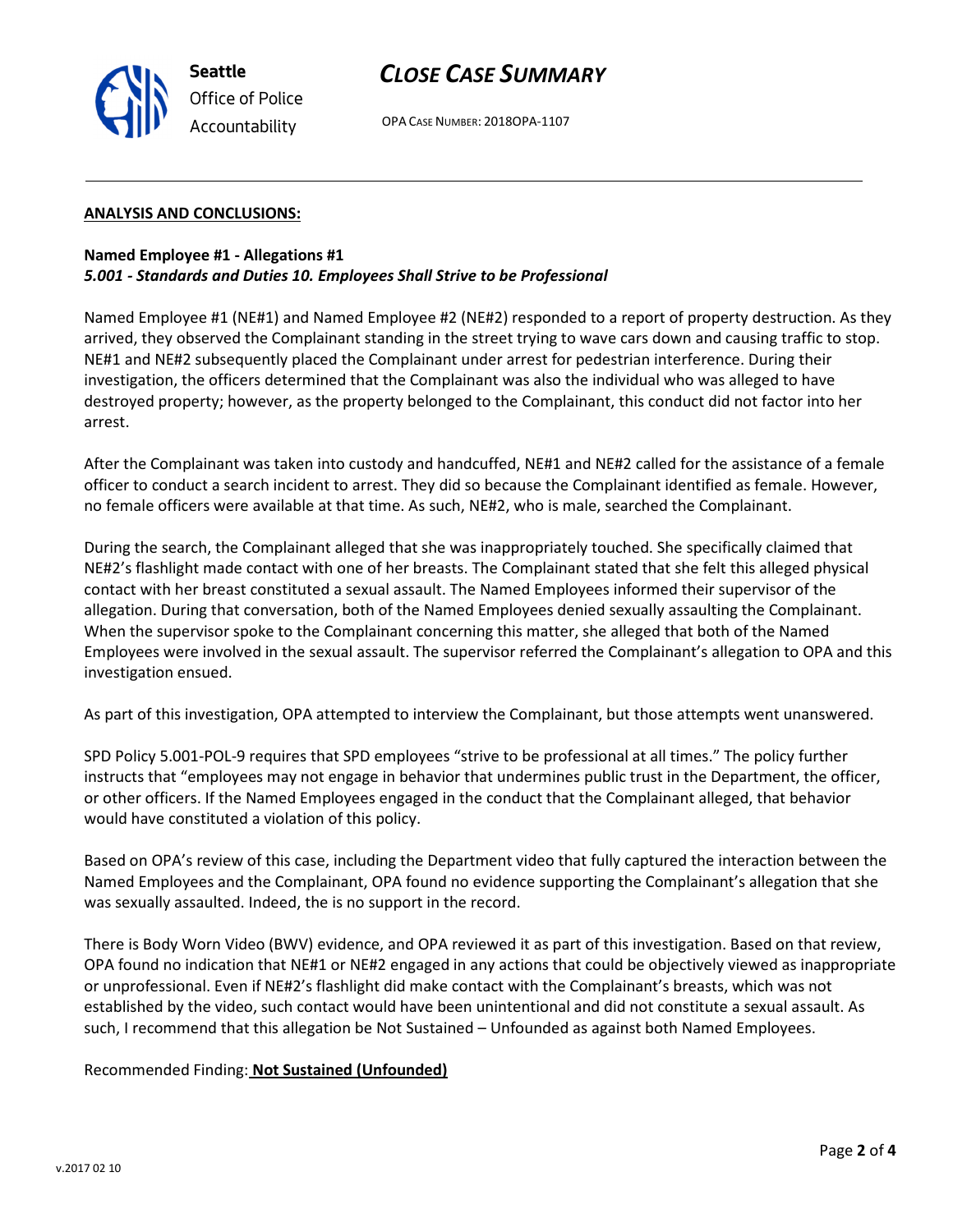

## CLOSE CASE SUMMARY

OPA CASE NUMBER: 2018OPA-1107

### Named Employee #1 - Allegation #2 6.180 - Searches-General 2. There are Specific Exceptions to the Search Warrant Requirement e. Search Incidentto-Arrest/Custodial Search

As discussed above, NE#2 conducted a search of the Complainant after calling for a female officer and being notified that there was no such officer available. It was alleged that, under the circumstances of this case, his decision to then move forward the search was potentially contrary to policy.

SPD Policy 6.180-POL-2(e) concerns searches incident to a custodial search. The policy instructs that:

- "Officers shall thoroughly search the persons of all arrestees who are taken into custody."
- "This search shall be conducted as soon as possible after the arrest and before transporting the prisoner(s). Evidence of any crime which is discovered in the course of a valid custodial search may be used to support whatever subsequent charge is appropriate."
- "Suspects will not be searched by officers of the opposite gender unless there is a reasonable likelihood that the suspect possesses a weapon or other object capable of causing injury or which could facilitate escape, or the officer believes that the suspect possesses objects which constitute evidence, which if not seized immediately could be destroyed, lost, or lose their value as evidence, and there is no officer of the same gender readily available to conduct the search."

This case exemplifies several issues with this policy. As a starting point, the third prong of the policy appears to be in conflict with the first two. Most notably, the first two prongs instruct that all arrestees be searched and that the search occur prior to transport, while the third prohibits cross-gender searches except in certain delineated circumstances. As such, in many cases, if officers comply with the third prong, they will violate the first two. Moreover, as has recently been explained to OPA, due to staffing levels it is common that female officers may not be available. Accordingly, there are more and more occasions where, if the letter of the policy is followed, arrestees are being transported without being properly searched. This practice is problematic as it increases the risk of harm to officers. In addition, it often puts officers in the difficult position of choosing whether to either verify that an arrestee has no weapons, needles, or other potentially dangerous contraband or to knowingly violate policy.

Based on the above and on the practical limitations of SPD staffing, OPA recommends that this allegation be Not Sustained and issues the below Management Action Recommendation.

• Management Action Recommendation: OPA recommends that the Department revise the language of SPD Policy 6.180-2(e) to an include an exception from the requirement of a cross-gender search where no officers that shares the arrestee's gender will be able to respond to the scene within a reasonable amount of time. In those cases, officers should be permitted to search the arrestee incident to arrest, regardless of whether there is a reasonable likelihood that the arrestee is armed or possesses evidence that could immediately be destroyed, lost, or could lose its evidentiary value.

## Recommended Finding: Not Sustained (Management Action)